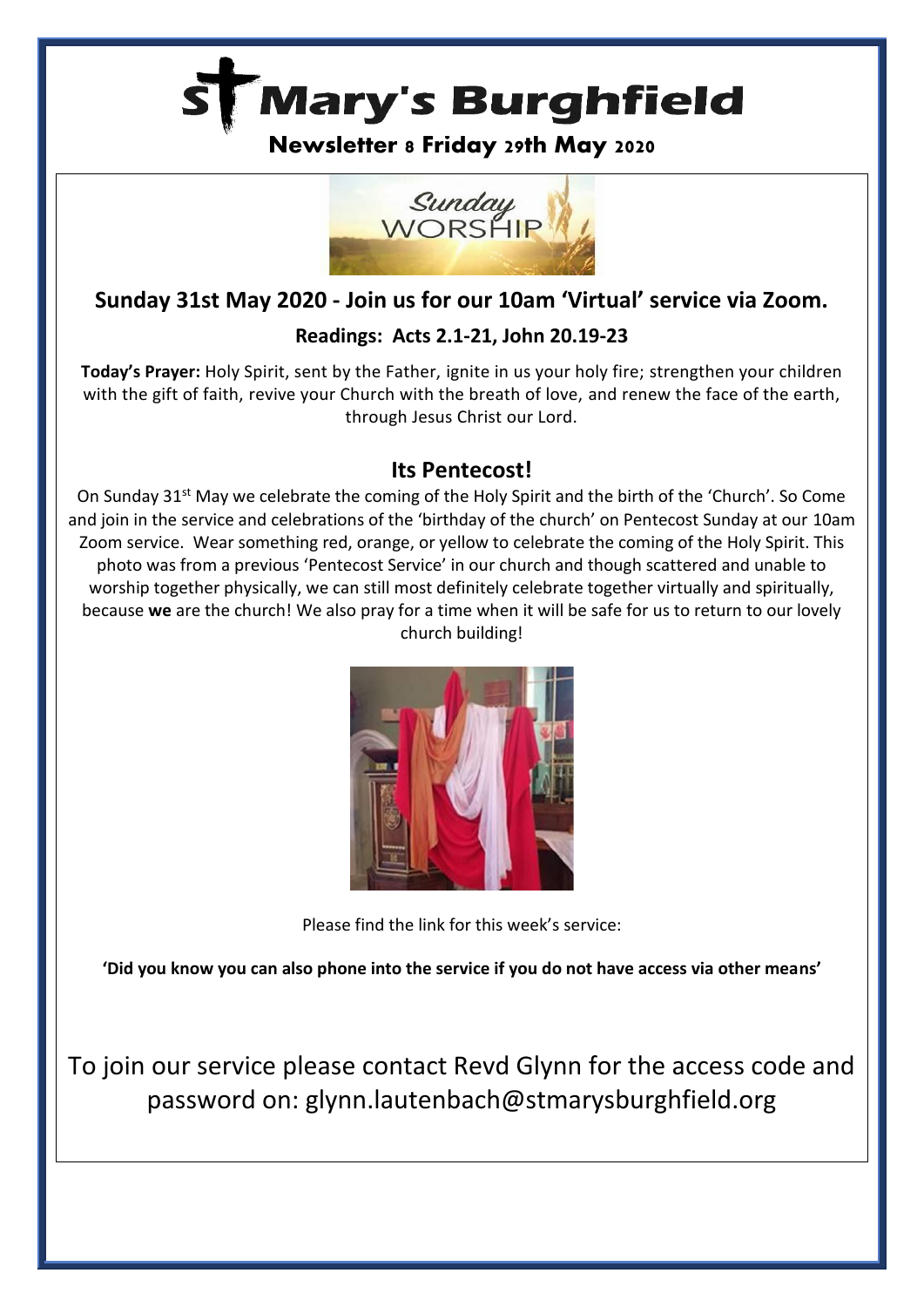

**Worksheets for children and new 'Family Time' sheet attached**

**Weekly Children's message available on Sunday morning posted to Facebook/website**



**We at St Mary's now offer an online donation page! If you would like to make a donation, please click on the link:** 



[https://givealittle.co/campaigns/77b371b3-68f6-4729-a808-8fd58d9c589f](https://nam01.safelinks.protection.outlook.com/?url=https%3A%2F%2Fgivealittle.co%2Fcampaigns%2F77b371b3-68f6-4729-a808-8fd58d9c589f&data=02%7C01%7C%7Ce7e7f2413f024cb11b9308d7ff3b8cf3%7C84df9e7fe9f640afb435aaaaaaaaaaaa%7C1%7C0%7C637258503551238234&sdata=o4tV3UIaSoTQazLttGErL6OoiT45A9BopaPGLYPllAo%3D&reserved=0)

**Thank you for supporting our ministry and mission**



# **Daily Readings for the week**

Monday 1<sup>st</sup> June - MP Psalms 85, I Samuel 2.1-10, Mark 3.31-end Tuesday 2<sup>nd</sup> June - Psalm 132, Joshua 2, Luke 9.28-36 Wednesday 3<sup>rd</sup> June - Psalm 119, Joshua 3, Luke 9.37-50 Thursday 4 th June – Psalm 143, Joshua 4.1-51, Luke 9.51-end Friday 5<sup>th</sup> June - Psalm 142, Joshua 5.2-end, Luke 10.1-16 Saturday 6<sup>th</sup> June – Psalm 147, Joshua 6.1-20 Luke 10.17-24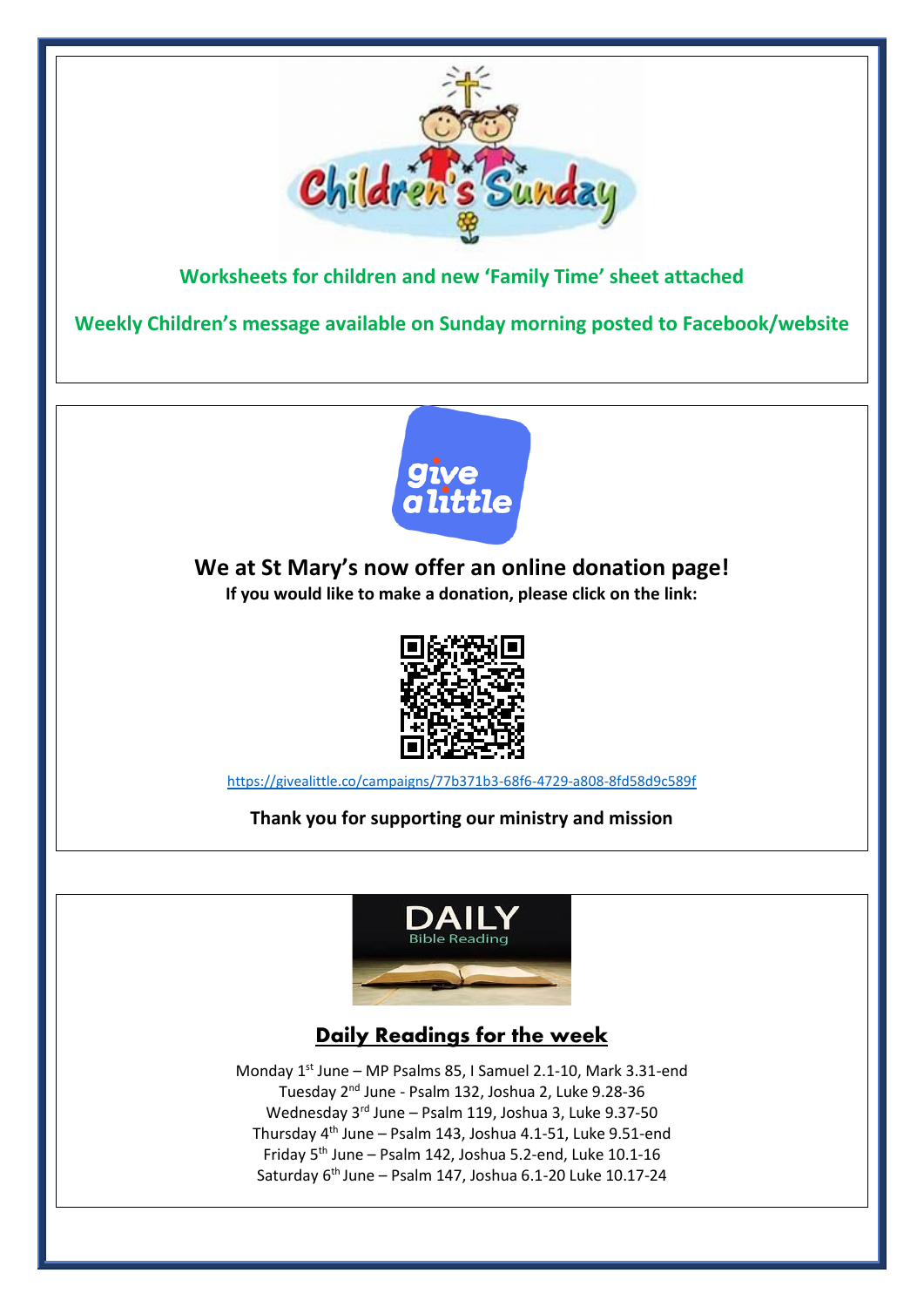

#### **Fellowship Study Group**

We met via Zoom as a fellowship Study group for the first time on Tuesday 26<sup>th</sup> May (4<sup>th</sup> Tuesday) at 7.30pm. You might wonder what we 'did'? Many churches have 'Home Groups', 'Bible study groups', 'Fellowship Groups' whatever the name, they all have a common purpose. A gathering of people to learn about and grow in faith together, centred around the bible, supporting, and encouraging one another as we do so.

So that is what we did! This first time we looked at Psalm 5 and had an opportunity to reflect on what was interesting/challenging/thought provoking about it and then we also listened to Bishop Steven's very relevant podcast on Psalm 5 (you can listen to it here [https://blogs.oxford.anglican.org/podcast/i-will-come-into-your](https://apc01.safelinks.protection.outlook.com/?url=https%3A%2F%2Fblogs.oxford.anglican.org%2Fpodcast%2Fi-will-come-into-your-house%2F&data=02%7C01%7C%7Ca25cdd8e28224aefb05708d802785bc6%7C84df9e7fe9f640afb435aaaaaaaaaaaa%7C1%7C0%7C637262063877642396&sdata=NV6Q0YfJqABGF0eC9bQFGHzMAfW%2Buw8lpjvogxIKQrY%3D&reserved=0)[house/\)](https://apc01.safelinks.protection.outlook.com/?url=https%3A%2F%2Fblogs.oxford.anglican.org%2Fpodcast%2Fi-will-come-into-your-house%2F&data=02%7C01%7C%7Ca25cdd8e28224aefb05708d802785bc6%7C84df9e7fe9f640afb435aaaaaaaaaaaa%7C1%7C0%7C637262063877642396&sdata=NV6Q0YfJqABGF0eC9bQFGHzMAfW%2Buw8lpjvogxIKQrY%3D&reserved=0). We had some good discussion and then continued by looking at Day 6 of 'Thy Kingdom Come-'Let us Love' and concluded with a short time of prayer. I enjoyed it, and I hope those who joined in did too. Its nonthreatening, there is no need to 'know' it all and its important for us all to grow and be challenged as we develop and journey in our faith.

Going forward our pattern will be 2<sup>nd</sup> and 4<sup>th</sup> Tuesdays of the month so our next Fellowship Study Group will be on **9 th June at 7.30pm** – hope to see you there.

*Revd Glynn*

#### Oxford Diocese Services

**COXFORD** 

#### Church at Home

Live-streamed and 'as live' worship is available for everyone across the Diocese of Oxford, these services complement the prayers, meditations and worship offered by local churches. Our principal Diocesan services take place at 10 am each Sunday.

Please click on the [link](https://www.oxford.anglican.org/coronavirus-covid-19/livestream/?utm_source=Diocese+of+Oxford+Mailing+Lists&utm_campaign=850c4f26e1-EMAIL_CAMPAIGN_2018_06_07_04_41_COPY_01&utm_medium=email&utm_term=0_5e6b832234-850c4f26e1-339828605) for the Diocesan website link for any further information.

### **Daily Hope telephone line**

As well as the Church at Home weekly telephone service from the Diocese, a new national phoneline offers music, prayers, and reflections as well as full worship services. The line is available 24 hours a day on 0800 804 8044

### **Reflections for a Church in Lockdown**

A new series of reflective podcasts and online audio recorded by Bishop Steven. Each episode aims to resource the Church during the crisis.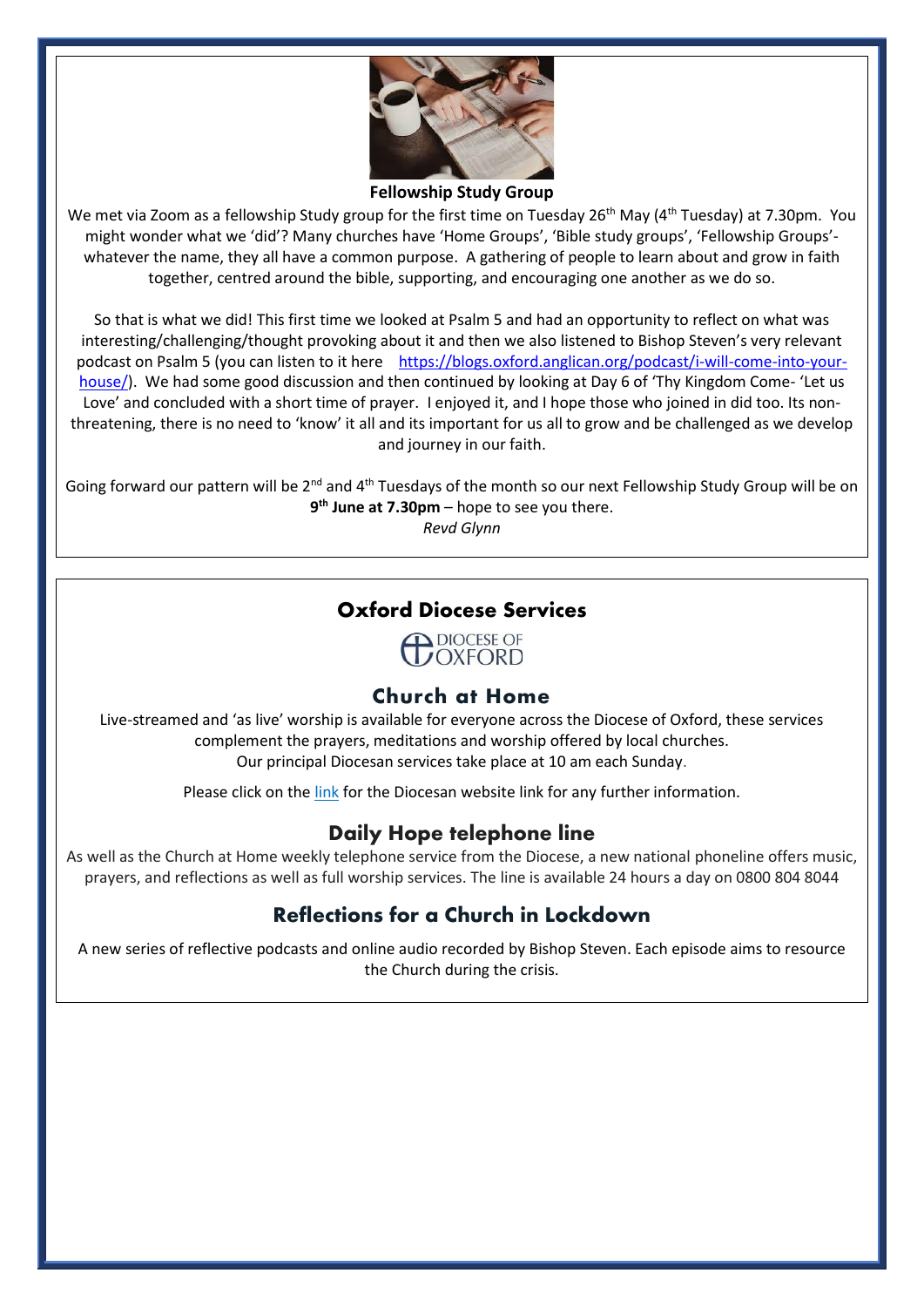

To celebrate the return of normal schooling our 'Back to Skool' quiz (similar to the popular Xmas quiz) will be available from 1st June by e-mail or snail mail. You will receive 40 general knowledge and 20 picture questions together with two handouts and the answers in a sealed envelope.

Use them to challenge/amaze friends family and neighbours- genuinely compliant with social distancing!

No trips to Barnard Castle to test eyesight required! Cost of £10- all proceeds to Church funds.

**Please contact** Colin Thompson (9832603) [colin@coltbus.plus.com](mailto:colin@coltbus.plus.com)



Colin has received a request from Jason Frost who is researching the life and ministry of the Reverend George Henry Nicholson who was Rector of Burghfield from 1938 until 1971, and who remained in the parish until his death in 1983. Jason would like to hear from anyone who remembers him and has drawn up a short questionnaire. If you remember the Rev Nicholson please contact Colin for further information.

Colin Thompson (9832603) [colin@coltbus.plus.com](mailto:colin@coltbus.plus.com)



## Email Address

For all future correspondence with the Parish Administrator please use the below email address:

[stmarysburghfield@outlook.com](mailto:stmarysburghfield@outlook.com)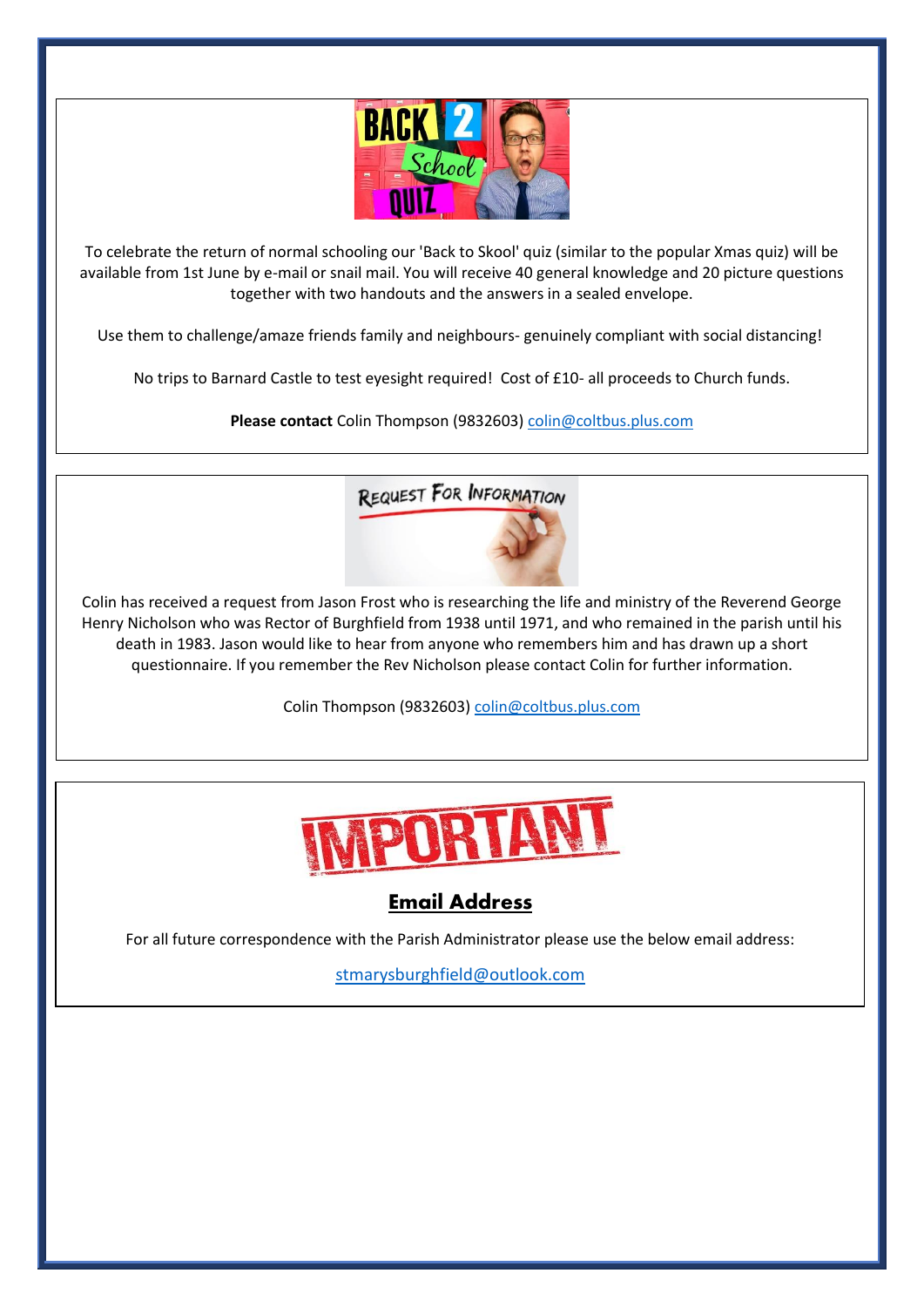

# **Prayers at St Mary's going forward**

We are publishing three prayers and reflections per week (Mon, Wed, Fri) which we hope you will find helpful. These will be available on our website and Facebook page.

Thank you to those who have given feedback on how helpful you have found them.



### Please pray for:

- Dewe Lane, Mill Road, Green Lane, Pingewood Road, Burghfield Bridge Close
- Ist Burghfield NHS Responders
- Those who have died recently, Michael Cooper



Due to the coronavirus situation, the Bible course has not been able to continue here at St Mary's.

The *Bible Course* has been adapted so that you can [watch the session videos](https://nam10.safelinks.protection.outlook.com/?url=https%3A%2F%2Fbiblesociety.cmail20.com%2Ft%2Fr-l-jhdukltd-ociikituu-y%2F&data=02%7C01%7C%7Cfd57895af51f4733569f08d7db934f7b%7C84df9e7fe9f640afb435aaaaaaaaaaaa%7C1%7C0%7C637219298040927676&sdata=0mtSFb%2FiBgKymiy5gKIQ5nx8eolQj7TI2g63ZPqCB%2BA%3D&reserved=0) online for free You can download the manual [here.](https://nam10.safelinks.protection.outlook.com/?url=https%3A%2F%2Fbiblesociety.cmail20.com%2Ft%2Fr-l-jhdukltd-ociikituu-j%2F&data=02%7C01%7C%7Cfd57895af51f4733569f08d7db934f7b%7C84df9e7fe9f640afb435aaaaaaaaaaaa%7C1%7C0%7C637219298040927676&sdata=WfKTIQ1j87TpMkYLpyuIsrDYJDsve9t8g3WHUIFTMdk%3D&reserved=0)

These Videos will be available to watch for a limited time online (at least until the end of August). We hope that this development will be helpful and encouraging to you at this challenging time.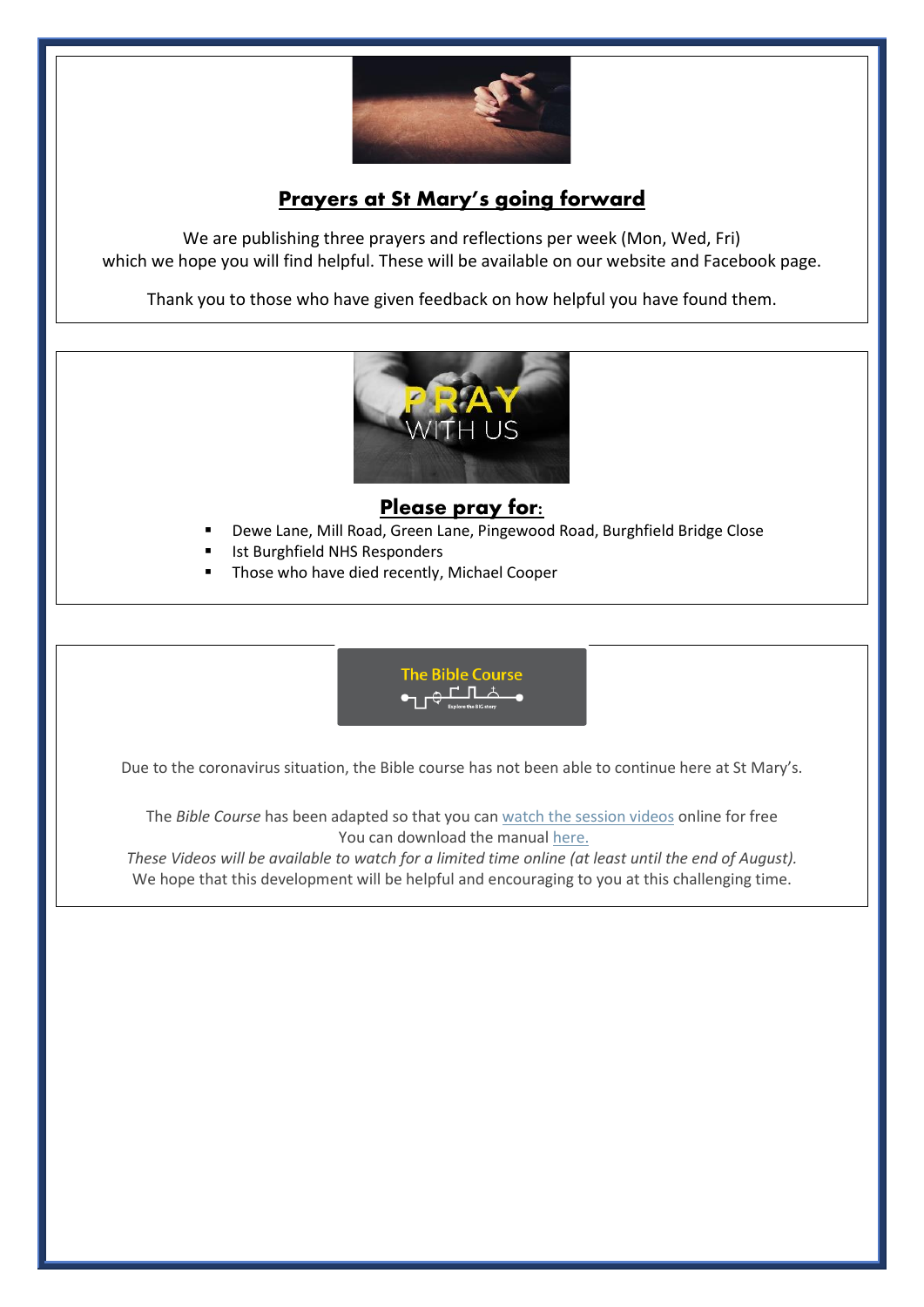

## **News from 'Our Church Community' We'd love to hear from you!**

Do you have any stories which have helped your faith during our time of crisis which you might like to share? If you have any prayer requests please let us know and we can forward on to our prayer team. If you have a request for a favourite hymn, let us know and we can pass this on to Gill.



Although no photographs this week Brain and Eileen Thatcher sent something that they felt would put a smile on your faces. Thank you for sending to me!

> Please send in any photos of the wonderful things you are doing at home during this time. Maybe you have seen wildlife and photographed on your daily walks?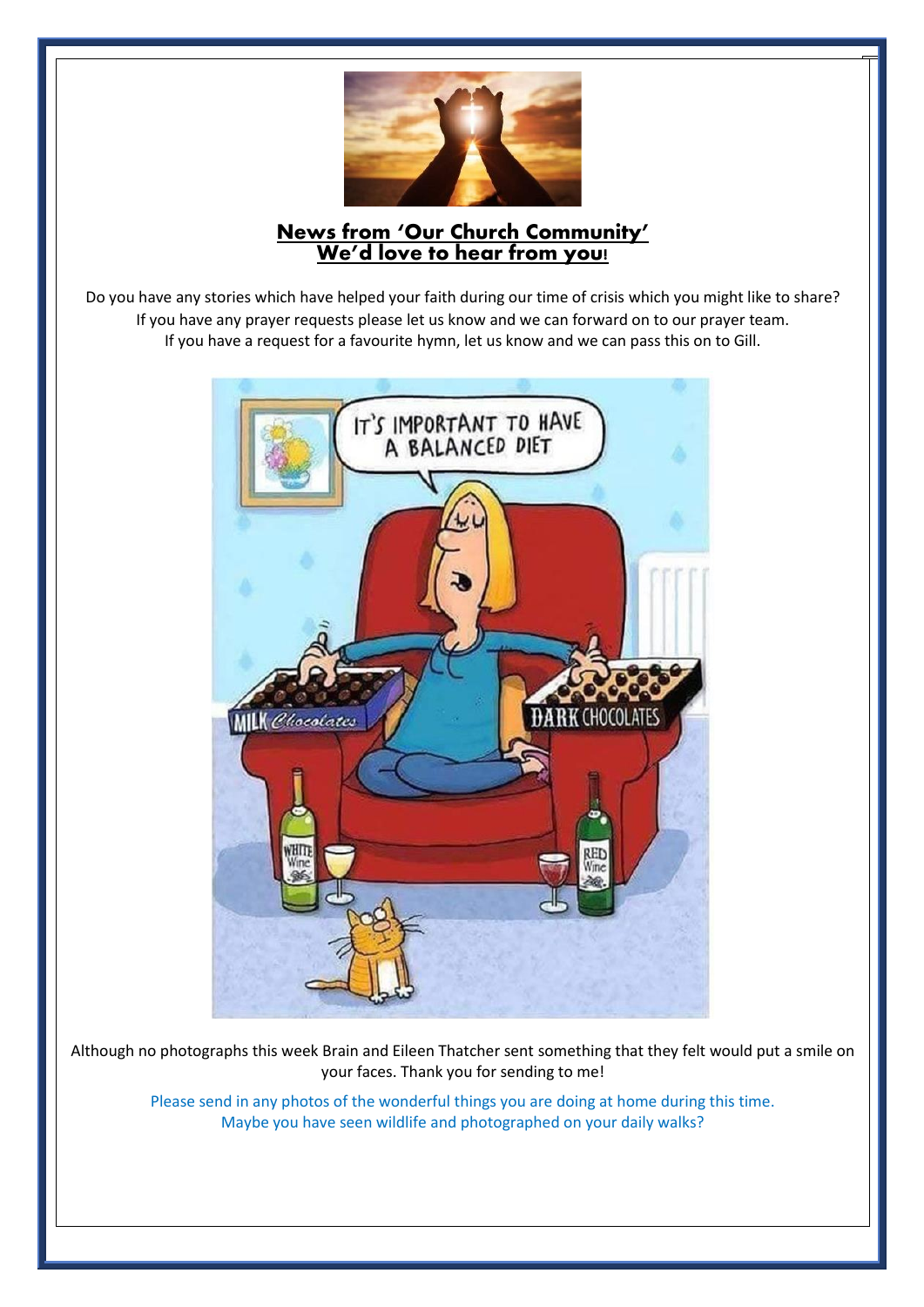

**The Year's Mind**

It has long been our custom to remember in intercessions the names of those in our memorial book on the anniversary of their passing.

The list of names that we currently use is quite old and does not necessarily reflect the memories and needs of our current congregation. Although we will of course continue to remember the names in our memorial book in the chancel we thought we would invite you to add the names of your loved ones to the list, so that they too might be remembered on their anniversaries in our weekly prayers.

The list would require your name, the name of the loved one, their relationship to you and the date of their anniversary.

For example

| <b>REQUEST MADE BY</b> | <b>NAME TO BE</b><br><b>REMEMBERED</b> | <b>RELATIONSHIP</b> | <b>DATE OF</b><br><b>ANNIVERSARY</b> |
|------------------------|----------------------------------------|---------------------|--------------------------------------|
| Margaret               | Oscar Rumsey                           | Grandson            | 1 <sup>st</sup> January              |
| <b>Thomas</b>          |                                        |                     |                                      |



We have had a little book made for this purpose which will be kept in church, but if you would like to send names either to Margaret Thomas or to Jane our administrator, while we continue to meet via Zoom we can start recording and praying for these important names straight away.



Parish Administrator Hours

Please note that my working hours will be reduced from **Wednesday 13th May** 2020. I shall now be working from **08:00 – 11:00** until further notice. Anything sent after 11am will be replied to the following day.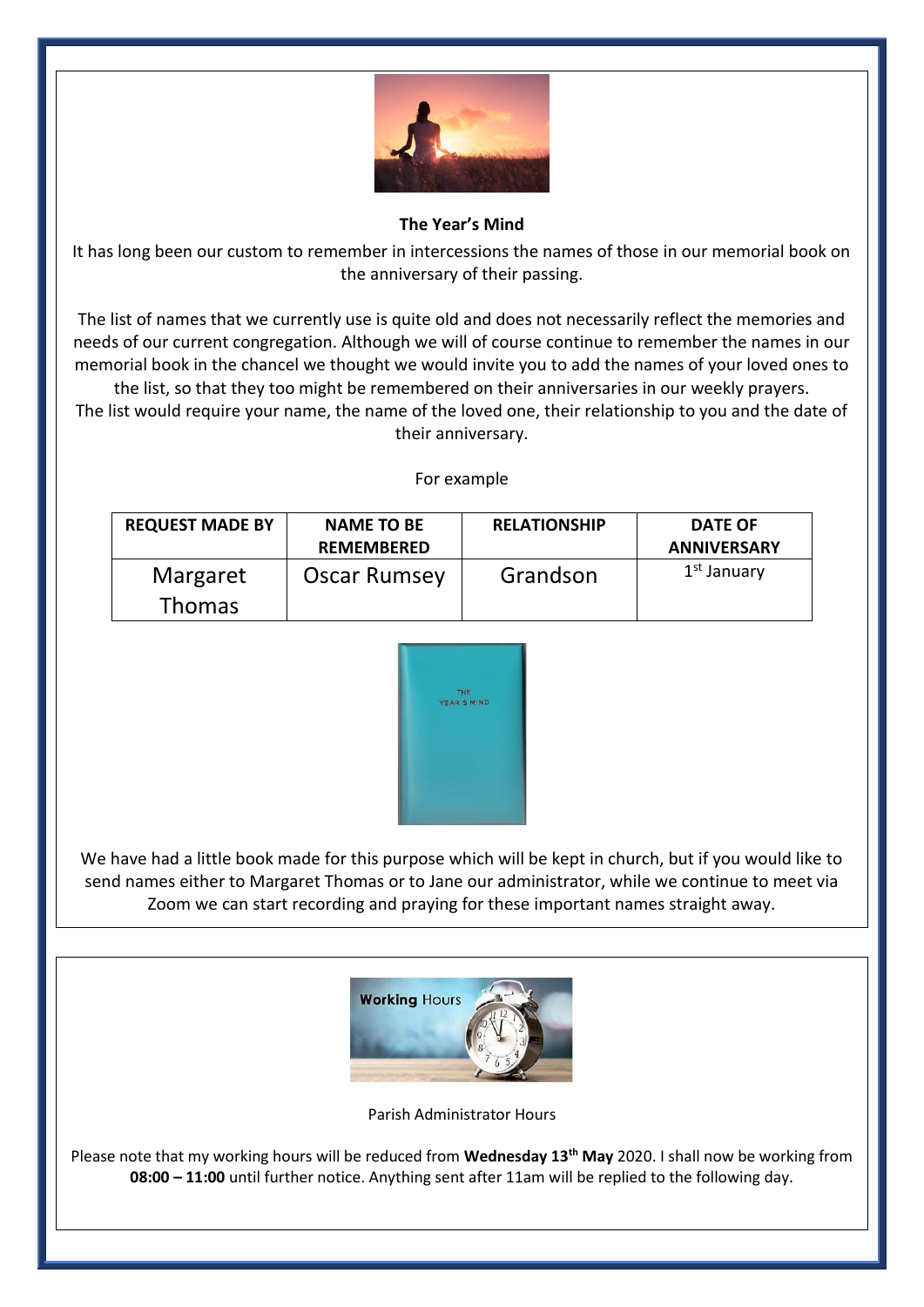

- Do not forget to join in weekly at 8pm on Thursday nights, as we clap (or generally make a noise) to honour and show our support for everyone working so hard in the NHS as well as other keyworkers
- Reminder to place a candle in your window at 7pm on Sunday nights as a sign of hope and to show our prayer support for our neighbours and communities



During this time of lockdown please do not forget to update your profile on iKnow! We still have a lot of people who unfortunately have not completed their personal details . If you have any issues, please contact Janey on [stmarysburghfield@outlook.com](mailto:stmarysburghfield@outlook.com)



#### Website

We are updating our website daily to ensure communication is kept between us and yourself at home. Please find useful links within our website:

Home Page – [Link](http://stmarysburghfield.org/) Resources and updates during Coronavirus – [Link](http://stmarysburghfield.org/coronavirus/?LMCL=szDa6I) Online Videos - [Link](http://stmarysburghfield.org/virus-links/)

We are also updating our website where we are adding photos to the 'Gallery' tab. If you have any photographs from past events which we can place in our gallery. Please can you forward to [stmarysburghfield@outlook.com](mailto:stmarysburghfield@outlook.com)



## **We'll sing again; don't know where, don't know when…….**

Looking ahead to the time when we can meet again in church to worship, we are hoping to hold a Songs of Praise service featuring some of our favourite hymns and

worship songs. Thank you to everyone who has already sent their choices to Eileen Thatcher, **and it's not too late** to add **your** favourites (up to a maximum of five) to the list of our most loved music. If you would also like to say briefly why each of your chosen songs is special to you this would be great. Please email Eileen at [brianthatcher@btinternet.com,](mailto:brianthatcher@btinternet.com) or phone her on 0118 933 3037.